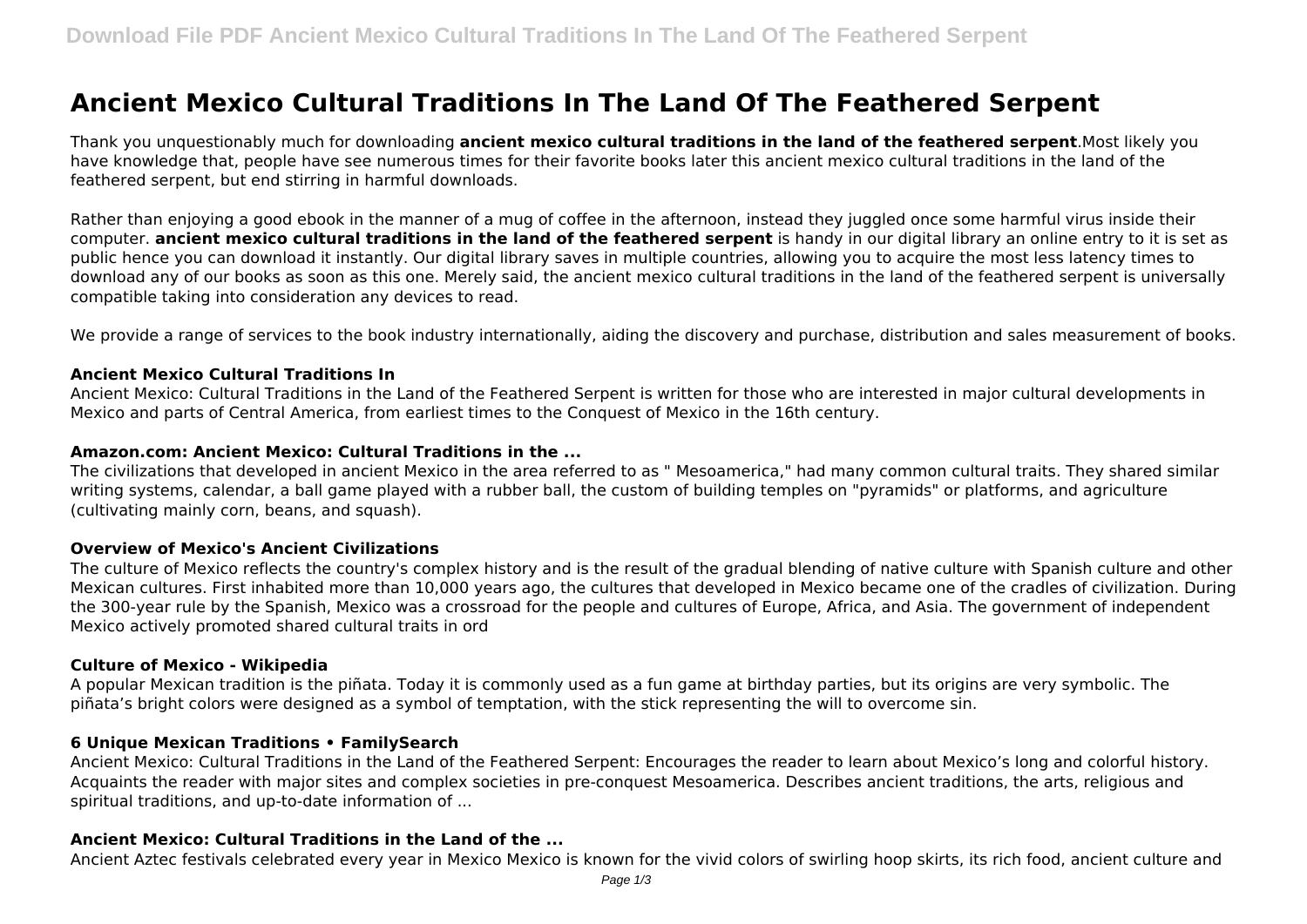huge street festivals. Celebrations and festivals are an integral part of Mexican life, and the costumes, arts, food and music testify to its inhabitants' love of life and pride for the country.

# **The culture and customs of Mexico | Holidays and festivals**

Many of the ancient traditions of their ancestors have been preserved making it a fascinating destination to explore. There are several indigenous groups within Mexico including the Nahuas, Otomis, Mayas, Zapotecs, Tzeltales and Tzotziles. These have all influenced the Mexican culture in terms of cuisine, medicine, rituals and language.

# **The Culture and Customs of Mexico - National days and ...**

Brief Aztec history of Central Mexico. The Aztecs (also known as Mexica) were originally a nomadic tribe that entered into Mesoamerica around the early part of the 13 th century from what is now present-day Utah, according to anthropologists. The Aztecs held two simultaneous mythological homelands which consists of two distinct locations; one ...

# **Giants of Ancient México – Exploring Traditions**

Mexico's long tradition of graphic arts goes back to pre-Columbian times. When the different Indian civilizations prospered, they constructed impressive urban centers and religious buildings and produced sophisticated graphic art such as pottery and frescos.

# **Culture of Mexico - history, people, clothing, traditions ...**

Mexican Culture: Customs & Traditions. Languages of Mexico. The overwhelming majority of Mexicans today speak Spanish. According to the CIA , Spanish is spoken by 92.7 percent of the ... Religions of Mexico. Values of the Mexican People. Mexican food. Mexican arts.

# **Mexican Culture: Customs & Traditions | Live Science**

Proud of their native heritage, Mexican peoplehave preserved many of their ancestors' traditions. Many of these are now found in the Mexican music, some of which resembles the sounds produced by the ancient Aztecs' drums. When thinking of musicand dancein the Mexican culture, a colorful Mariachiband might come to mind.

# **Mexican Culture | Traditions, Legends, Art, Music**

Mexican Family Culture: Important Values, Traditions, and Beliefs. Mexicans have huge, well-knit families, and all family members, immediate as well as extended, are treated with love and respect. Let's find out more about Mexican family culture, through this Historyplex post.

# **Mexican Family Culture: Important Values, Traditions, and ...**

6 Notable Mexican Customs Whether you've spent extensive time in Mexico or you've never been lucky enough to attend, these six crucial Mexican traditions are something everyone should experience at some point: 1. Dia De Los Muertos. Dia de Los Muertos, or Day of the Dead, is a two-day holiday held in Mexico.

# **6 Notable Mexican Traditions Everyone Should Experience**

Inspired by Olmec culture, the city of Teotihuacan, about 25 to 30 miles northeast of Mexico City, is one of the country's most-visited ancient cities. Photo: Kate Connes, Shutterstock The Tula archaeological site, 40 miles north of Mexico City, is best known for its nearly 15-foot stone warrior figures that once served as columns supporting a ...